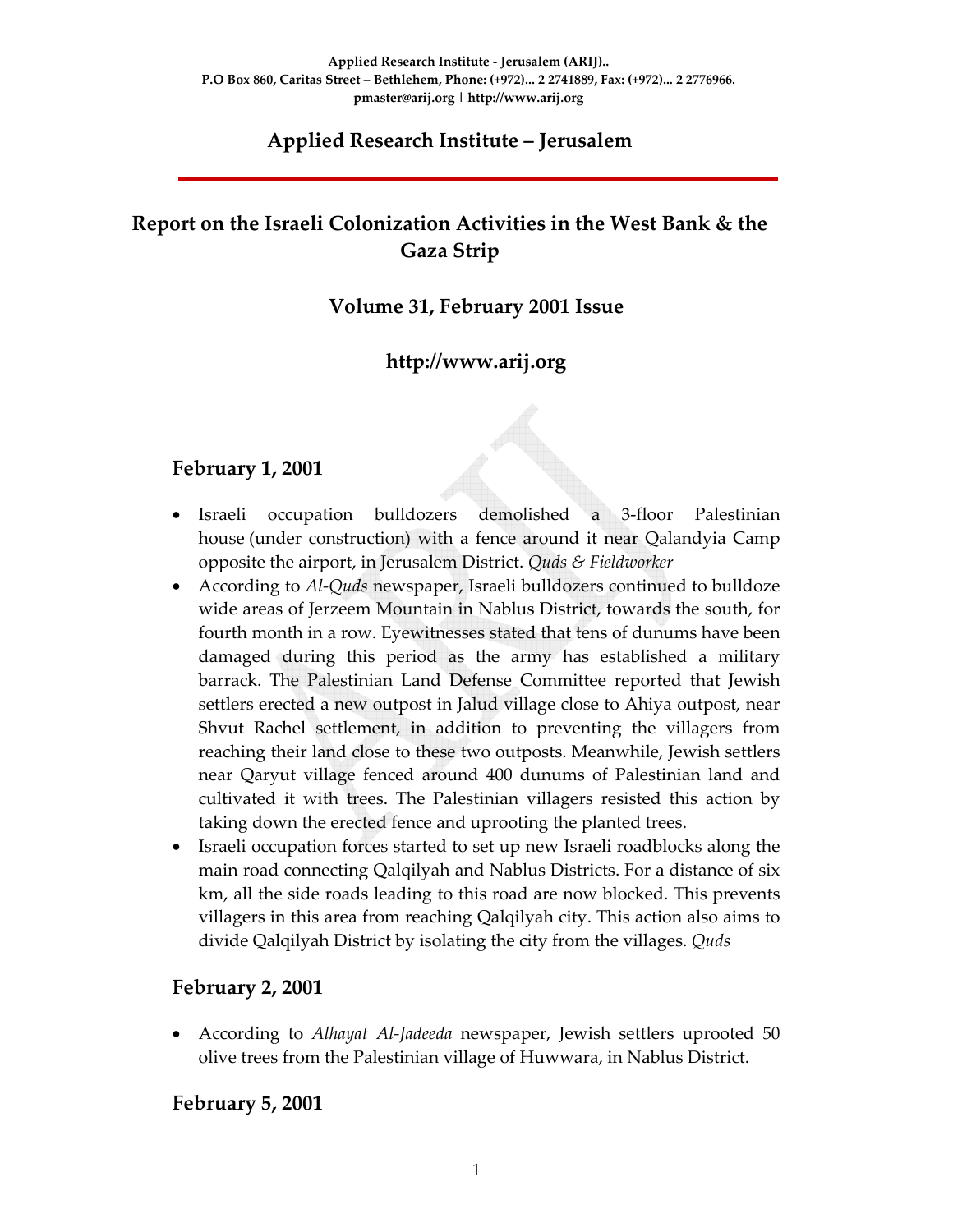• In Hebron District, Israeli occupation forces bulldozed 30 dunums of land from Beit Ummer village, 9 km north of Hebron city, close to the Etzion Bloc. The bulldozers also uprooted dozens of fully‐grown olive, vine and almond trees. The aim of these moves seems to be to confiscate more Palestinian land, in order to expand the nearby Jewish settlements that were built on the village's land. Moreover, Jewish settlers attacked Palestinian land close to Maon settlement and east of Yatta village, in Hebron District, as a preparation to seize it. *Quds, Jadeeda* and *Fieldworker*

#### **February 6, 2001**

- Israeli occupation forces accompanied by Israeli Border Police attacked a Palestinian house owned by the Jerusalemite Shadi Hamdan Suleiman from Beit Hanina neighborhood during the night. The police arrested Shadi's brother and held him for 24 hours in Al Maskobiya prison without any charge. According to Suleiman, in addition to the house storming, the Israeli forces expropriated several items from the house. *Quds*
- Israeli occupation authorities re-imposed a complete closure on all Palestinian Districts, villages and hamlets in the West Bank and Gaza Strip due to the Israeli election. *Quds*
- The villager Ziad Abu 'Ayyash from Beit Ummar village, in Hebron District, received a military order to stop building, on the grounds that he is building without a permit. On the same day, Jewish settlers protected by Israeli authorities erected five new caravans in Karmi Tzur settlement, which was built on the lands of Halhoul village. The caravans were set up outside the fence that surrounds the settlement. Moreover, Israeli forces moved the gate of the settlement about 100 m southwards. The land which is located between the new location of the gate and the old one is threatened to be confiscated and is estimated to be more than 50 dunums. *Fieldworker*

## **February 7, 2001**

• In Nablus District, the settlers of Yizhar uprooted and destroyed about 500 fully‐grown olive trees from 'Urif village, west of Nablus city. According to the villagers, the settlers came with electrical saws during the night. Jewish settlers captured new hilltops that had been bulldozed previously and erected five caravans on Yanun village land, close to Nablus. A number of villagers from Yanun told *Al‐Quds* correspondent that the settlers seized more Palestinian lands from the eastern side of the village and prevented the shepherds and farmers from reaching their lands nearby Itamar settlement. *Quds*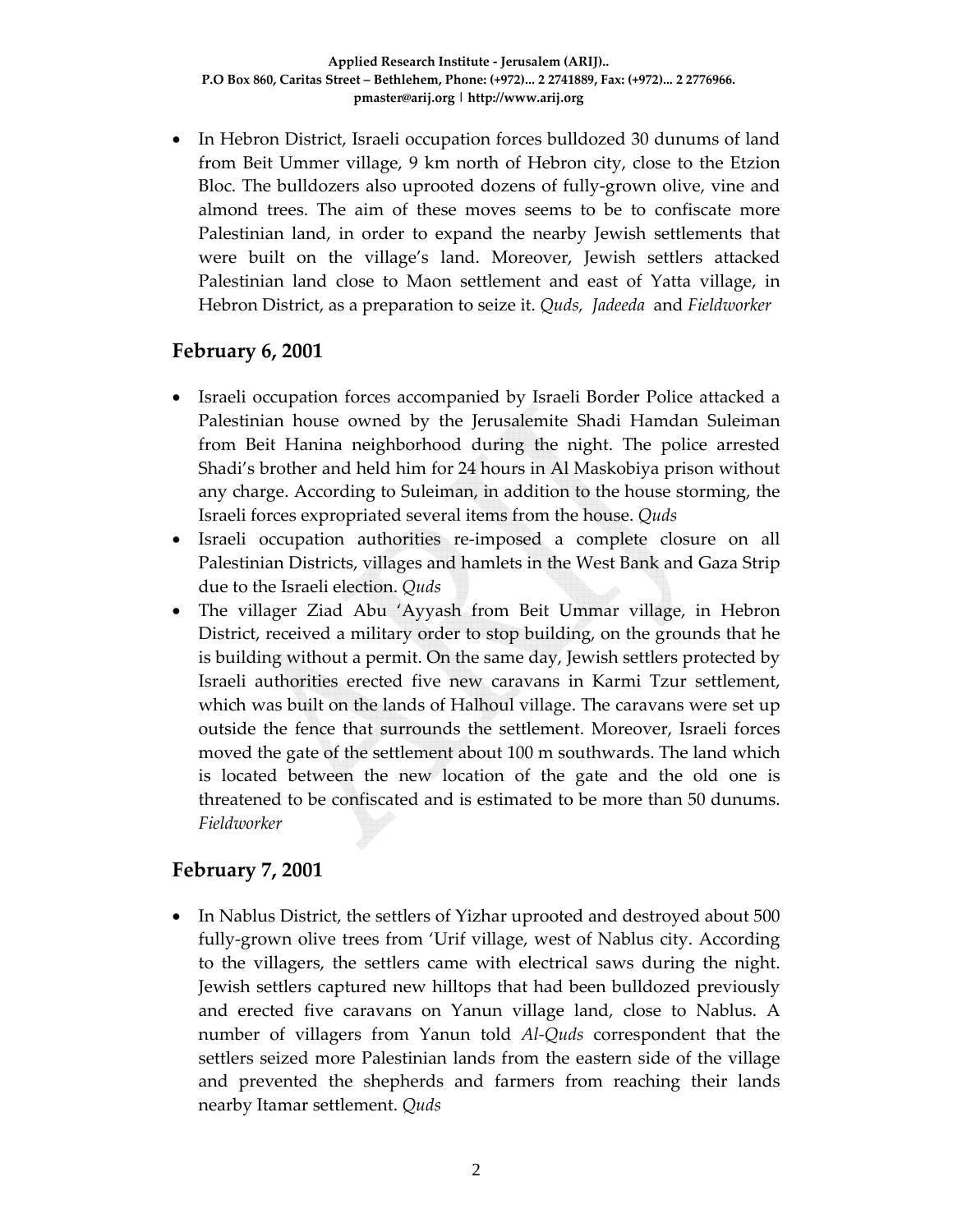• *Haaretz* newspaper paid NIS 82,000 for three Palestinian families in El Walajeh village, in Bethlehem District, and apologized to them for its article published in previous edition on January 29, 2001. In the article Haaretz claimed that these families sold 1200 dunums of land from El Walajeh village southwest of Gilo settlement, to Jewish societies. Each family had received NIS 27,000 compensation from the newspaper. *Quds*

## **February 8, 2001**

• An article appeared in *Al‐Quds* newspaper stating that Jewish settlers carried out part of their plan to establish new settlement outposts in the West Bank on the eve of the election. The part of plan implemented included the movement of about 20 trailer homes into different locations in the West Bank.

#### **February 9, 2001**

• In Nablus District, groundwork continues on Jerzeem Mountain "At Tur" and all around the city of Nablus, where the Israeli bulldozers damaged tens of dunums cultivated with forests. The Israeli excavation work comprises more than 20 dunums including areas of religious, historical and tourist interest. *Quds*

# **February 11, 2001**

- An article appeared in the *Jerusalem Post* newspaper stating that Jewish settlers set up a number of outposts in the West Bank. Dozens of caravans have been set up near the following existing settlements: Maon settlement, Karmei Tzur (in Gush Etzion, Hebron), between Kafr Eldad and Nokdim settlements in eastern Gush Etzion, (near Neve Daniel), Bat Ayin, Mount Artis (near Beit El); The article added that a number of trenched had been dug for the protection of Jewish settlements and a watchtower had been set up near Neve Daniel settlement many month ago for security purposes.
- The Jerusalem Mayor Ehud Olmert announced that the Jerusalem Municipality and the Israeli Organization and Construction Committee need to construct 120,000 new housing units in order to maintain the demographic balance in Jerusalem (70% Jews, 30% Arabs). *Quds*
- According to a report published by the Palestinian Land Defense Committee in Nablus stating that about 6,132 trees (most of them olive trees) were either burned or uprooted by the Israeli occupation bulldozers in the West Bank and Gaza Strip during January. The report also showed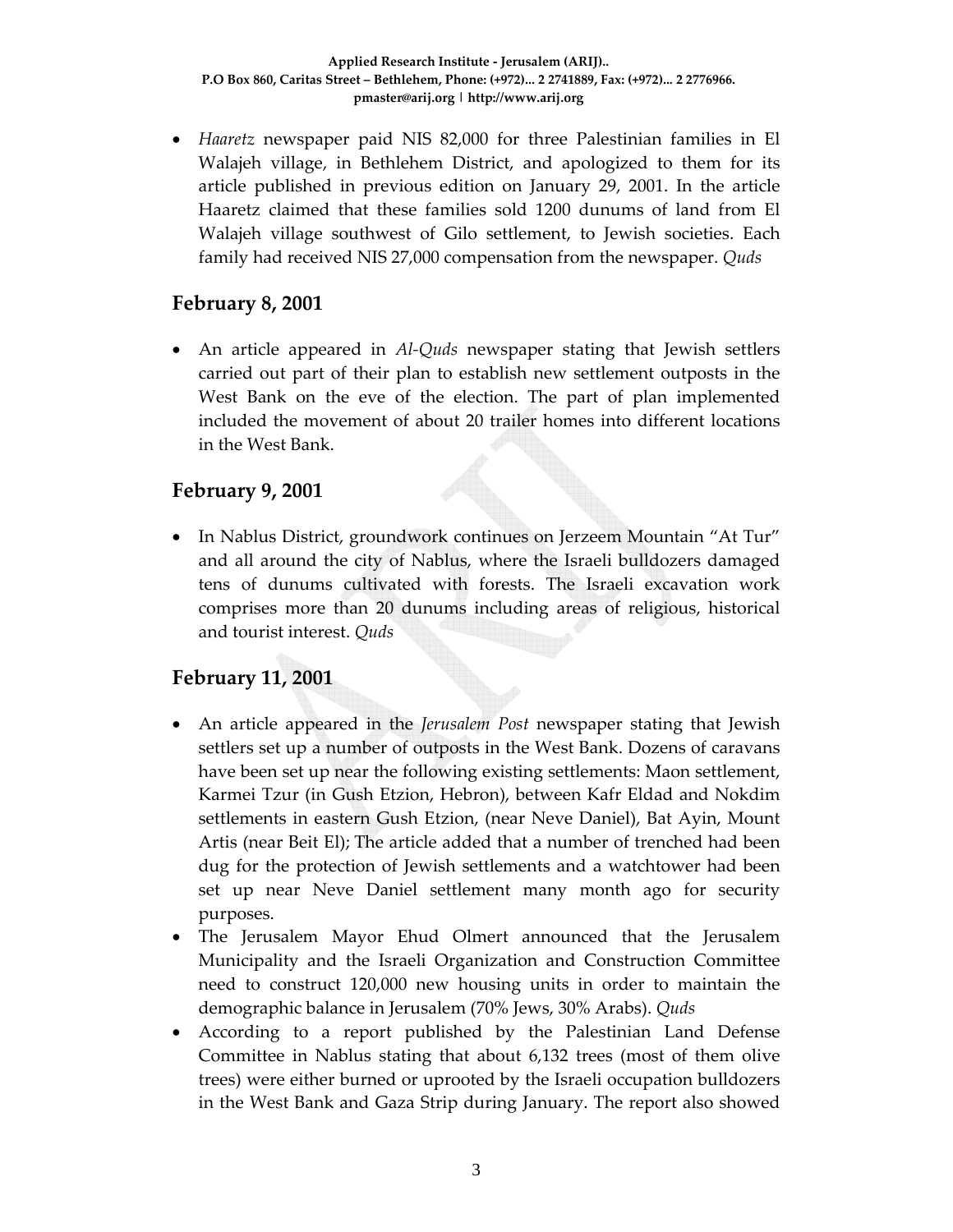that around 1020 dunums of Palestinian lands were confiscated in the West Bank. *Al Quds*

# **February 12, 2001**

- An article appeared in *Al-Quds* daily stating that the blockade imposed on Tulkarm District and other districts in the West Bank and Gaza Strip has caused great losses for the agricultural nurseries in the District. The reason for the looses is that most villagers from the West Bank districts and the ones inside the Green Line were not able to reach nurseries in Tulkarm to get their seedlings. In some cases the damage has been so severe that it will force the nurseries to close. *Quds*
- Israeli occupation authorities sent notices to two brothers, Mohammad and Mahmoud Hamamdeh from Yatta village, to demolish their water wells under the pretext of their having been built without permits. They also confiscated a water tank and a cement mixer that were working at their houses. The Israeli occupation bulldozers also damaged about one dunum of agricultural land planted with vine trees in Halhoul village, owned by Mahmoud 'Aqel. *Fieldworker*

# **February 13, 2001**

- Israeli occupation authorities re-imposed the blockade on the West Bank as a reprisal for the killing of eight Israeli soldiers by a Palestinian bus driver near Tel Aviv. They re‐enforced the closure imposed on all towns, villages and hamlets in the Palestinian Territories by erecting concrete blocks and piles of earth at entrances*. PIC*
- In Bethlehem District, Israeli machinery bulldozers destroyed tens of dunums of agricultural land cultivated with almond and vine trees from Al Khadr village. The bulldozed land overlooks road # 60, where the Israeli forces erected a number of caravans, tents and expanded water and electricity networks. *Fieldworker*
- Intensive colonization activities are now taking place at Aveni Hefetz settlement, which is constructed on Shoufa village land, in the south of Tulkarm District. New bypass roads have been opened around the settlement, in addition to continuing the construction of the housing units. Groundwork is continuing in the area where Israeli forces previously damaged agricultural lands cultivated with wheat and olive trees, owned by a number of Palestinian villagers from Shoufa village. *Quds*
- In Hebron District, Israeli bulldozers destroyed 5 dunums of land planted with vine trees and belonged to 'Aqel family from Halhoul village. The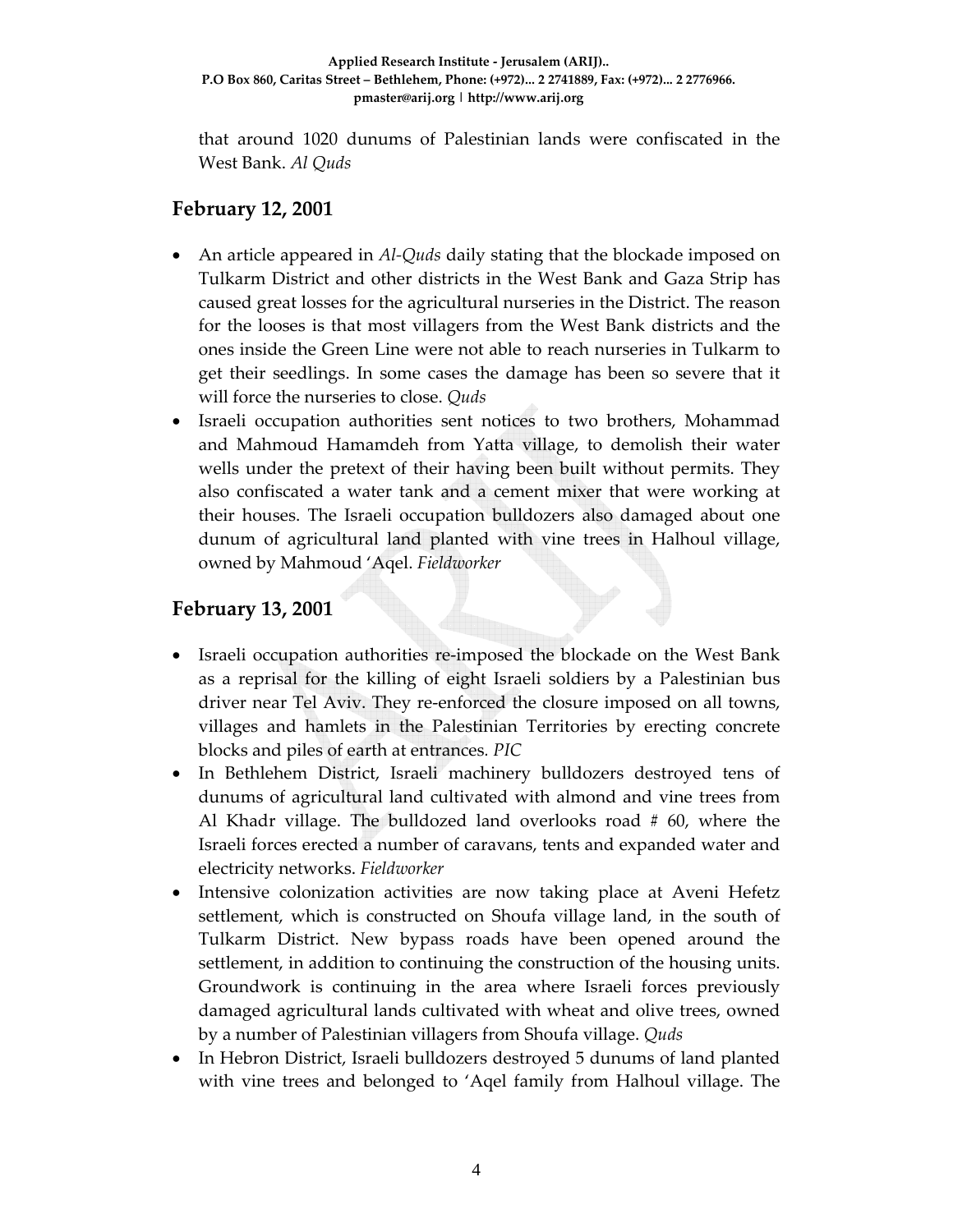bulldozed land is located between road # 60 and Halhoul main road, close to the northern entrance of Hebron city. *Quds*

• In Hebron District, ultra-orthodox Jewish settlers erected a new caravan on confiscated land, located to the west of Beit Iyen settlement, which is established on Surif village land, northwest of Hebron. *Quds*

# **February 14, 2001**

- A group of Jewish settlers destroyed the main water pipes that lead to Deir Nidham village, in Ramallah District. Also, the settlers of Hallamish which is established on El Nabi Saleh and Deir Nidham village land damaged all the water wells and springs in Deir Nidham village. *Quds & Jadeeda*
- The settlers of Pene Hever, which was constructed on the land of Bani Na'im village in 1983, placed toxic chemicals inside a well that belonged to Mansour Hamdan. When Hamdan went to feed his sheep, he found that five sheep had died due to drinking from this toxic water*. Fieldworker*

# **February 15 2001**

• According to an ARIJ fieldworker, Israeli occupation forces seized a Palestinian house owned by Abdel Rahman Al Jawabneh from Al Arrub Camp and turned it into a military post.

# **February 16, 2001**

- According to an article in *Al-Quds* daily, the Israeli contractors, who are establishing a new settlement neighborhood in Abu Ghenim Mountain (Har Homa settlement), northeast of Bethlehem, are demanding the speeding up of the paving of the main road leading to this neighborhood. The leader of the surveyors, Shmolic Levy stated that this road must not take more than a month to be finished, which will not exceed 400 m length.
- A group of settlers from Asfar (Mitzad) in Hebron district stole money belonging to villagers from Sa'ir and Tuqu' villages. Eyewitnesses stated that four settlers from the Jewish settlement located northeast of Sa'ir village stopped a Palestinian general car owned by Younes Qawazbeh and confiscated NIS 4000 and JD 1050 from him and another two villagers in the car. *Fieldworker & Quds*
- In Ramallah District, Israeli occupation authorities accompanied by Jewish bulldozers demolished Palestinian houses and cattle sheds located close to Al Bireh Municipality, near Al Bireh industrial zone. They then declared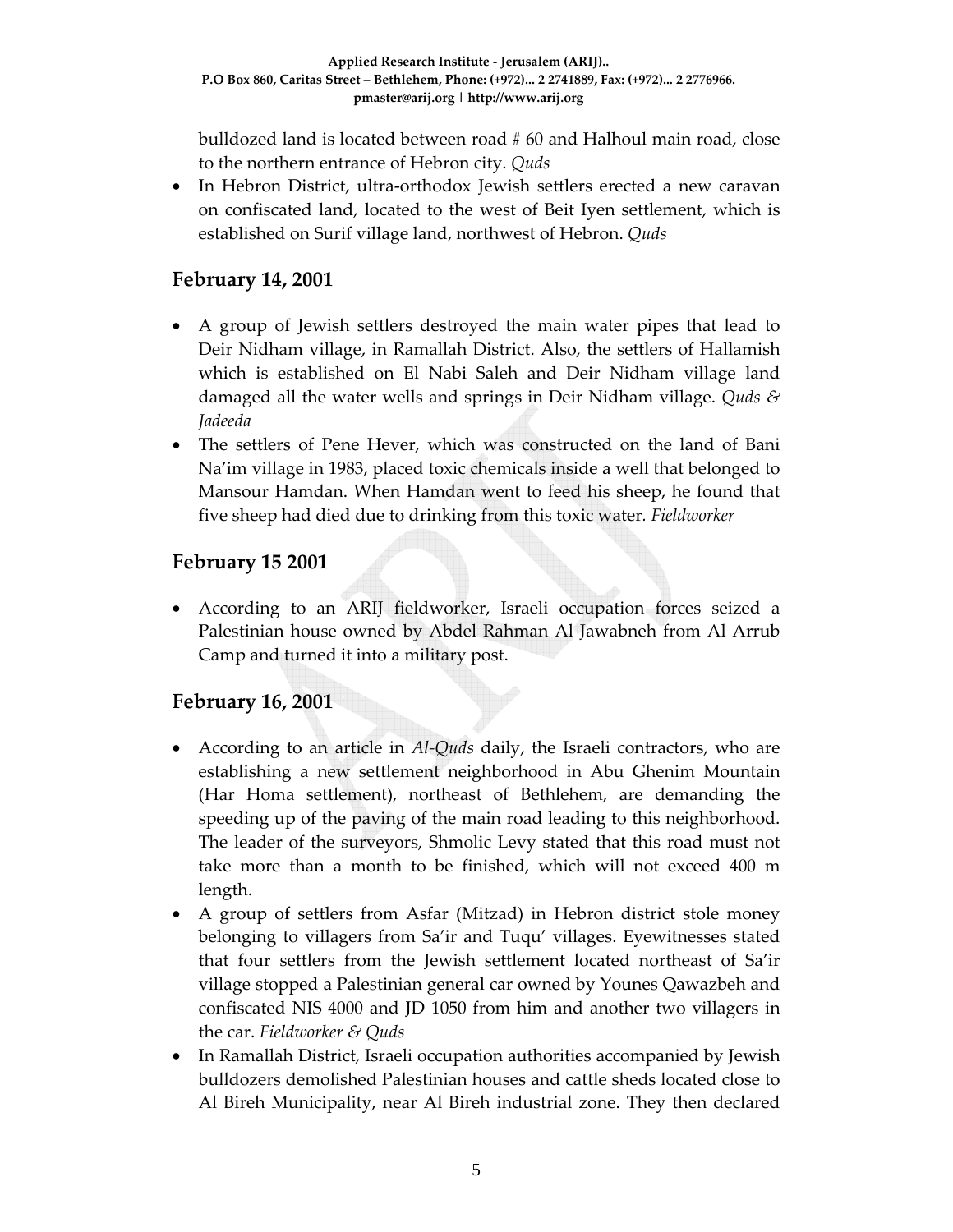the area a closed military zone and prevented the villagers from entering it. *Quds*

- Groundwork for a new tunnel in the French Hill settlement in Jerusalem is going to start this month though they are still waiting for a further financial installment. The 350 m length tunnel will be established between the crossroads of Shedrot Ashkol and Hyatt Hotel. *Quds*
- A group of Yizhar settlers, in Nablus District, chopped down 250 olive trees, belonged to the Khamous and 'Awad families in Huwwara village. 50 of these trees were more than 60 years old. *Jadeeda*

## **February 17, 2001**

- The Israeli army began to erect a new Israeli watchtower by the Israeli industrial area for toxic materials, west of Tulkarm City (inside Israel). This tower is near to Palestinian house in the West Bank and seems to be designed as a lookout over this Palestinian area. Moreover, Israeli bulldozers started to destroy wide areas of agricultural land near the Tulkarm District Coordination Office owned by the Islamic Waqf (Muslim Religious Trust) and imposed concrete blocks as a preparation to set up more watchtowers in the area. *Quds*
- In Hebron District, Israeli occupation army attacked the Palestinian "Al-Rayian Farm" for dairy products that is part of the Islamic Charitable Society for the care of orphans in Hebron District, which is located in Al‐ Rama suburb that is classified as Area C (under Israeli control). This attack caused the death of one of the workers on the farm and injured several of them. The Israeli occupation authorities fined a 30‐year ‐old Palestinian villager Iyad 'Adel, from Al Jalama village, in Jenin District, NIS 750 in addition to arresting and attacking him. 'Adel was fined this amount for attempting to pass by the Israeli roadblock imposed at the main entrance of Jenin. He was taking this route because he had no other alternative to use, after all the dirt tracks that were opened by Al Jalama villagers and also the usual main roads had been closed by the Israeli Occupation forces. *Quds*
- Dozens of settlers from Yizhar, south of Nablus uprooted hundreds of trees from 'Urif village. The villagers from told *Al‐Quds* correspondent that they were surprised when they saw the settlers chopping down about 300 olive trees (with electrical saws) in the morning and then came in the afternoon to cut down another 700 olive trees from the same area north of 'Urif village. The land belongs to Ishhadeh, Sabah and Al‐Safadi Palestinian families. The village was also attacked by the Israeli forces two weeks earlier when the settlers uprooted another 500 olive trees.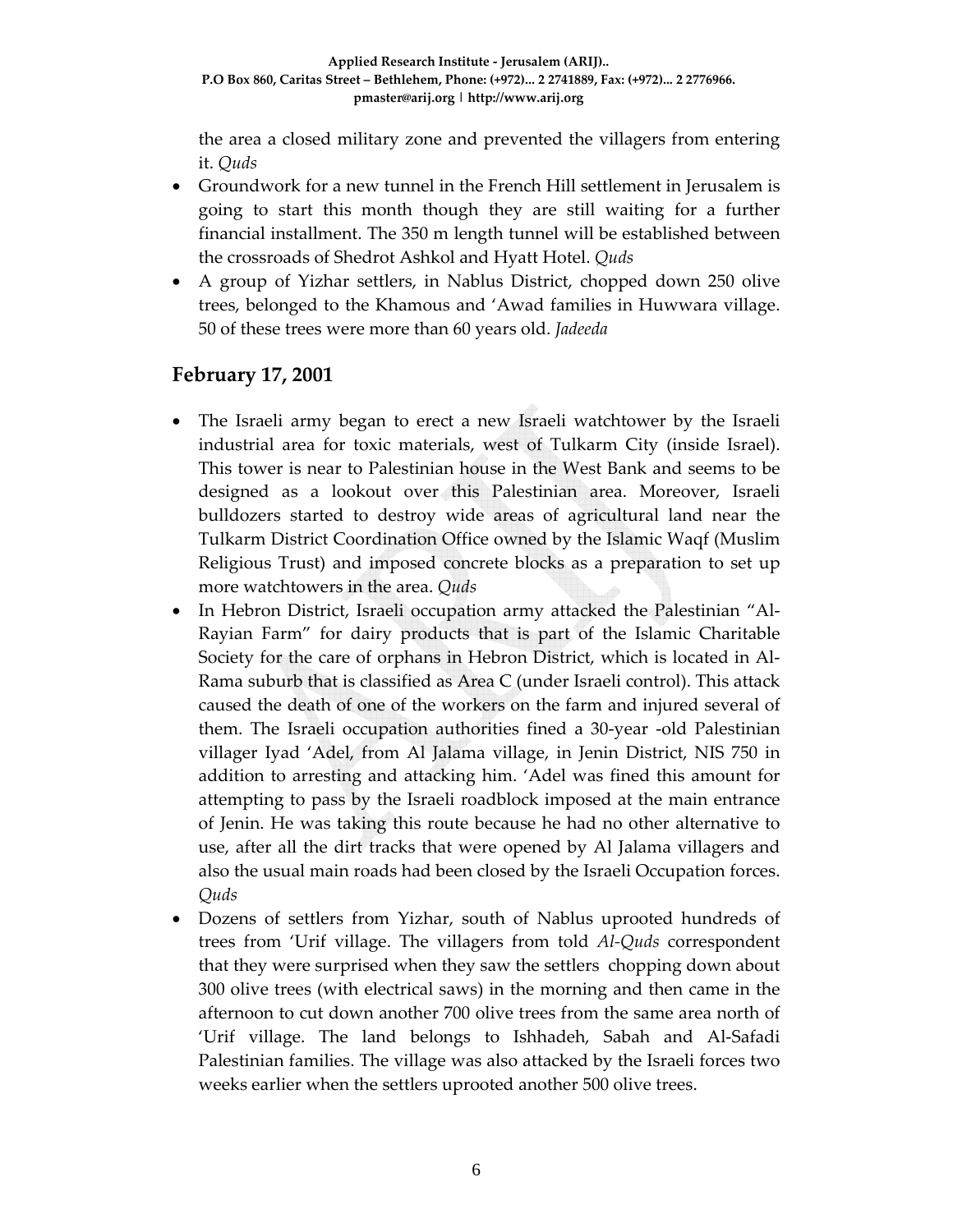## **February 18, 2001**

• In Bethlehem District, Israeli occupation bulldozers destroyed wide areas of agricultural lands from Husan and Nahalin villages belonged to Sabatin family. This action of bulldozing comprised opening of new by-pass roads, and ditches in order to establish new military sites close to the by‐pass road (no.375). The bulldozed land is estimated to be about 500 dunums cultivated with vine, almond and olive tree. The aim seems to be to annex these lands to the nearby Jewish settlements. At the same time, Israeli occupation forces continue to bulldoze wide areas from Jerzeem Mountain, in Nablus District, where they have established new military barracks in order to re‐enforce the siege on the city and its nearby villages and hamlets. *Quds*

# **February 19, 2001**

- According to the *Palestinian Information Center*, the Higher Islamic Authority in Jerusalem denounced the Israeli aggressive practices against holiness of Al-Aqsa Mosque. The Israeli authorities are planning to establish a Jewish synagogue in the vicinity of Al‐Aqsa Mosque, either in the Omarite School, the Islamic court of jurisprudence or near the Buraq Wall. Thus, the aim of the synagogue's construction is to impose a de facto Jewish feature on Al‐Aqsa Mosque.
- According official sources in *Al‐Quds* daily, the Jewish Agency endorsed plans to construct 1000 new housing units near the Jewish settlement of Beit Ain, which is part of the Gush Etzion bloc in Bethlehem District.
- In Jenin District, Israeli occupation authorities forced Palestinian villagers who owned agricultural nurseries and commercial stores in Al Jalama village (located on the border between Jenin and Israel) to evict their nurseries and stores without giving any reason. The villagers are concerned whether Israel is planning to either evict them from their lands or prevent them from working there or maybe that the aim is to annex them. They are also afraid of moving the permanent roadblock that is only few meters away from the area into their lands as a preparation to be annexed. *Quds*
- According to an ARIJ *fieldworker*, the villagers Khalil Al Mahamdeh and Mahmoud 'Eibed from Yatta village, in Hebron District, received demolition orders for their wells. Israeli authorities claimed that these wells were constructed without having permits.

# **February 20, 2001**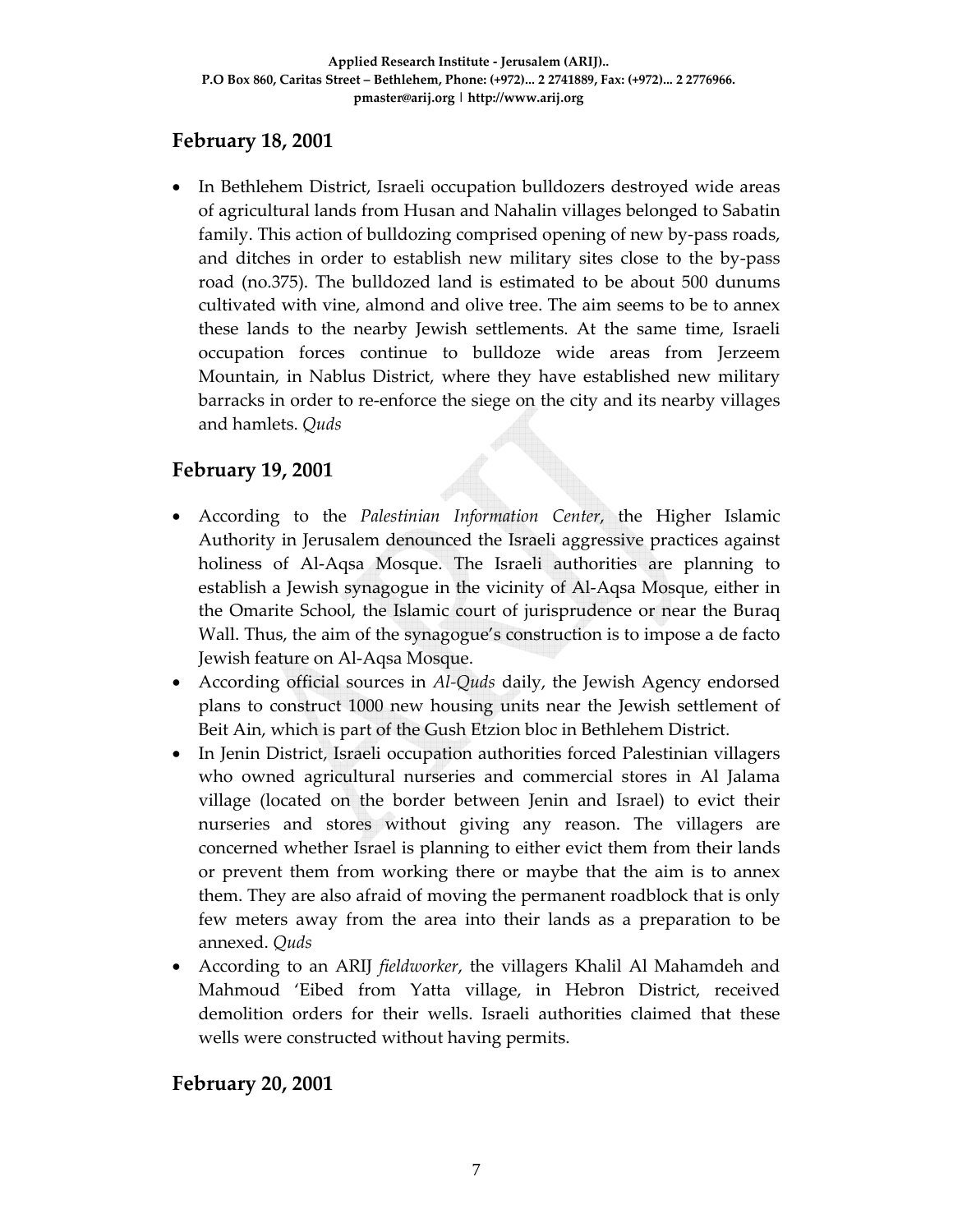- A group of settlers attempted to confiscate thousands of dunums located between Kafr ad Dik, Biddya, Az Zawiya and Mas‐ha villages close to the Green Line (Armistice Line‐1949). The lands to be seized include Thahr Subh, Khirbet Susa,Wadi Al Magnoun, 'Ourara, Al Khanek, Soukat Al Khilleh, Abu Sabah, Al Gahfeh and Al Sharraf hamlets. According to the landowners, the settlers have tried several times to confiscate these lands. The first time was at the beginning of the eighties. After this, one of the villagers was killed by a colonist and the colonist did not return to the village until one day before the Israeli Prime Minister election in February 2001, when they set up a new mobile home. The Palestinian villagers set fire to it immediately. But the settlers have now brought another caravan and began to pave a new by‐pass road north of Kafr ad Dik village that will the Trans-Samaria will Alei Zahav and Peduel settlements . This road, which is only about 50 meters away from the village (Kafr ad Dik village), will isolate the village from all its hamlets*. Quds*
- In Hebron District, Israeli occupation forces accompanied by Jewish bulldozers demolished two Palestinian houses from Beit Za'ata hamlet, northeast of Beit Ummar village and Al Arrub Camp. The first house (120m2) was owned by Ahmad Al Jawabneh from Al Arrub Camp. While the second house (200m2) which belonged to Zein Al 'Almi from Beit Ummar village was demolished for the second time. It was first demolished in 1991. Israeli authorities claimed that these two houses were built without permits. At the same time, Palestinian villagers from Ma'in began to bulldoze more than tens of dunums belonged to a number of Palestinian villagers. *Fieldworker, Ayyam & Jadeeda*
- Israeli occupation authorities bulldozed 10 dunums of land cultivated with olive trees from Ma'in village, located between Maon and Susiya settlements. The land which belonged to Khaled Jabarin was bulldozed without any reason. *Fieldworker*
- Israeli occupation army set up a new caravan on a confiscated land of Um Al Tala' hamlet in Beit Ummar village, Hebron as a preparation to expropriate the land. *Fieldworker*
- In Ramallah District, the Jewish settlers of Qiryat Sefer started to expand their settlement on the surrounding Palestinian land and erected a new wire fence around wide areas of land estimated at 400 dunums from Khirbet Bani Harith, Deir Qidddis and part from Bila'in villages from the east side of the settlement . This action aims to annex Qiryat Sefer settlement to Israel. Also the villagers are worried about the old road between Khirbet Bani Harith and Beit Sira villages that may become an internal road inside the settlement. *Fieldworker*

## **February 21, 2001**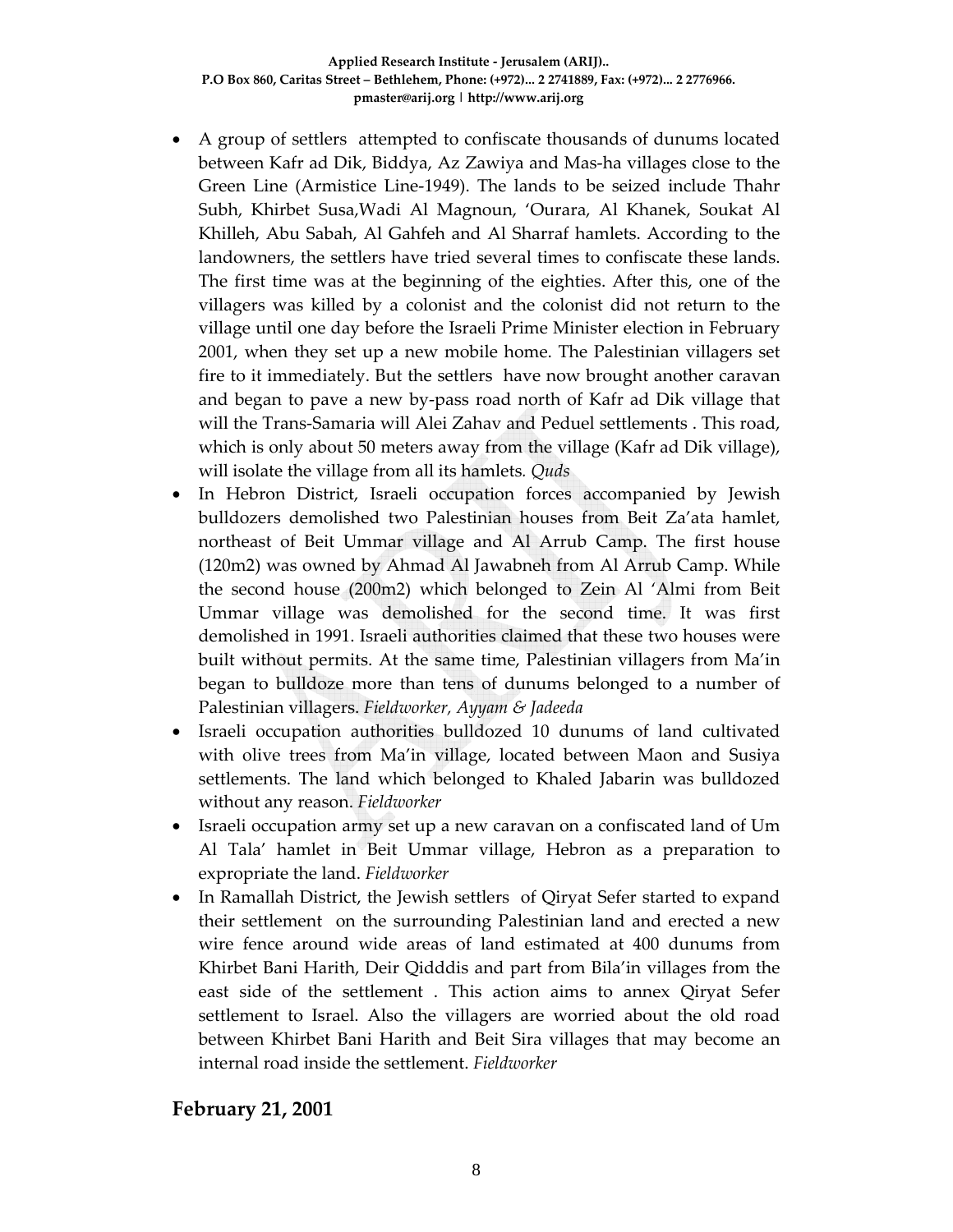• In Tulkarm District, two Israeli tanks were seen moving over Palestinian agricultural lands surrounding the settlements of Aveni Hefetz and Enav. According to eyewitnesses, the first tank started from Enav settlement and began to move over Deir Ban land during the night causing the destruction of several olive trees. The second tank started from Aveni Hefetz settlement and moved over lands belonging to villagers from Shufa and Beit Lid villages. *Quds*

## **February 22, 2001**

- Israeli authorities sent military order to demolish five Palestinian houses in Al Fahs hamlet, south of Hebron (between Hebron & Yatta) and to other villagers from Beit Ummar*. Jadeeda*
- In Nablus District, Israeli occupation authorities established new military posts on the hilltops of Jerzeem Mountain. Eyewitnesses said that Israeli bulldozers continued expansion work in the area, uprooting forest trees. *Quds*
- A group of settlers from Yizhar chopped down fully-grown olive trees from 35 dunums of land near Burin village, south of Nablus. An ARIJ *fieldworker* estimates that this area would have held around 700 olive trees. The area is located close to the bypass road no. 57 and is known as Al Ibris hamlet*. Quds*

# **February 23, 2001**

• According to Israeli sources, the Israeli Housing Ministry endorsed a plan to construct about 700 new settlement ‐housing units in Tel Zion settlement (a neighborhood of Kokhav Yacov settlement, south of Al Bireh city, Ramallah and close to Psagot settlement . This new project is going to be executed on around 300 dunums of Palestinian land. *Ayyam*

## **February 25, 2001**

- For the second time this month, Israeli occupation forces bulldozed 10 dunums of land planted with olive trees between Ma'on and Susiya settlements. This time, land from At Tawani hamlet, east of Yatta village, in Hebron District was bulldozed and the earth collected to make blocks in order to close the village and prevent the villagers from moving between nearby villages *Fieldworker*
- According to a report published in Alhayat Aljadeeda newspaper, Israeli occupation authorities began to add new housing units in Eshkolot settlement in Hebron District, south of Adh Dhahiriya village. Jewish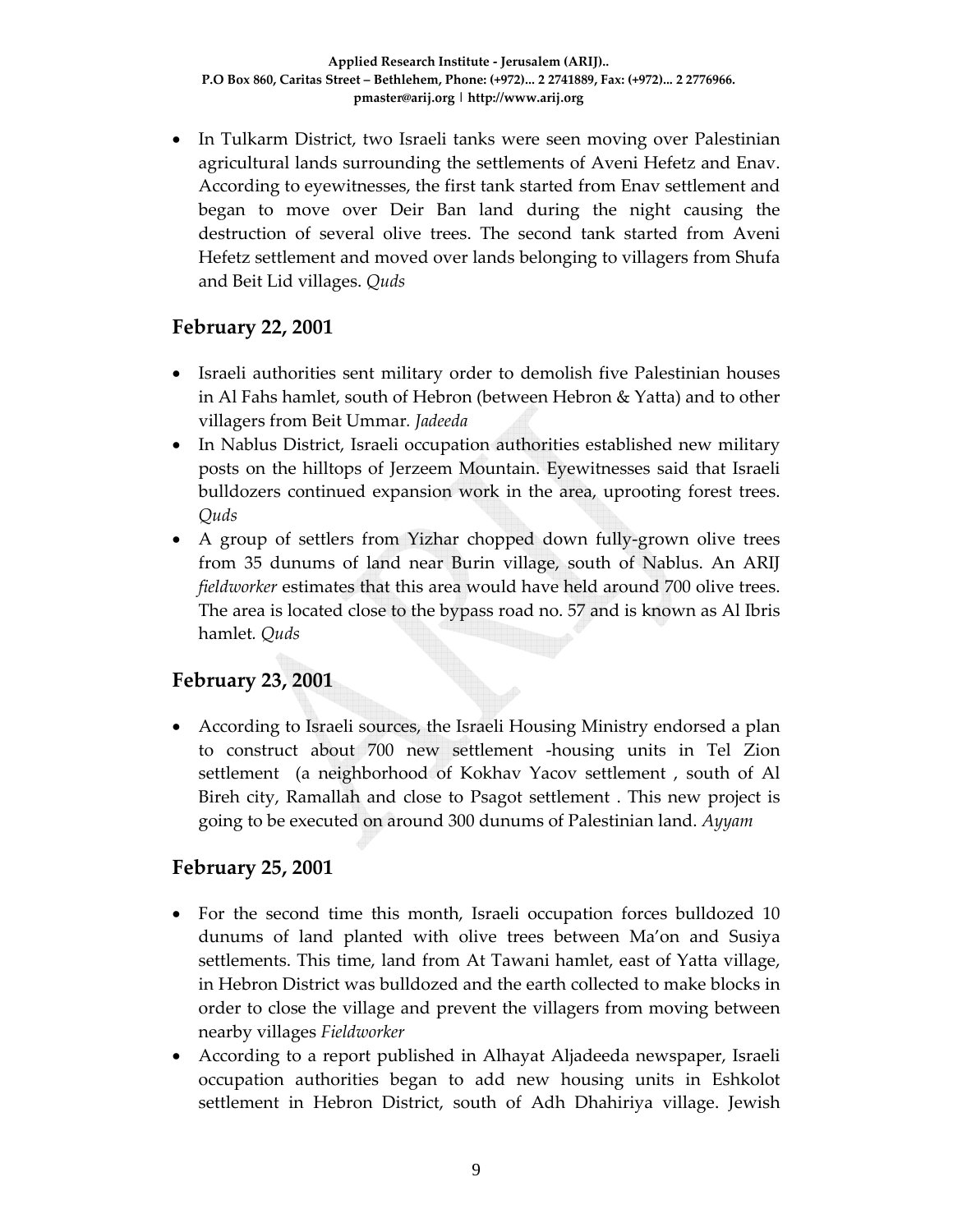settlers commenced to bulldoze wide areas of Palestinian land and added new caravans there in order to construct hundreds of housing units on 808 dunums of confiscated land, confiscated in 1998. An ARIJ fieldworker Abdel Hadi Hantash of the Palestinian Land Defense Committee in Hebron reported that the aim of the confiscation and the construction is to connect Eshkolot settlement to the Green Line, one km away. Groundwork is taking place in Tene settlement, also south of Adh Dhahiriya village, where Jewish settlers are beginning to build new housing units. Colonization activities are also being seen in Otni'el settlement, south of Hebron, where Israeli forces handed over a military post of more than 16 housing units, to the Jewish settlement. In addition, construction work is taking place in Haggai settlement, south of Hebron. About 450 dunums of agricultural land have been bulldozed from Surif and Al Jab'a villages, west of Gush Etzion Bloc where a new caravan was set up two weeks ago.

• Also, in Nahal Negohot settlement, west of Dura village, part of the land has been bulldozed and more than 300 olive and almond trees uprooted.

## **February 26, 2001**

- In Bethlehem District, Israeli occupation forces set up a permanent military post on a hilltop in Al Khadr village, close to road no. 60. They also erected concrete blocks on the site and seized an old rural Palestinian house. At the same time, Jewish settlers started to open new by‐pass roads near Al Fawwar hilltop in Hebron District around the nearby Jewish settlements. *Jadeeda*
- In Salfit District, Israeli occupation forces started to bulldoze tens of dunums of land from Haris village, and uprooted dozens of olive trees belonged to the families of Suleiman and Souf. These actions are the final stages of the Trans‐Samaria road project, which began one year ago and has lead to the confiscation and bulldozing of hundreds of dunums cultivated with olive trees.

## **February 27, 2001**

• In Hebron District, Israeli occupation forces sprayed tens of dunums of Palestinian agricultural crops adjoining the Green Line (Armistice Line 1949), southwest of Hebron with toxic chemical materials. According to villagers from Sikka, that this action caused the damage of large amounts of the agricultural crops. They also added that the destruction affected wide areas of Deir al 'Asal, Beit ar Rush and Beit Mirsim villages that lie close to the Green Line. In addition, Israeli forces destroyed wide areas of